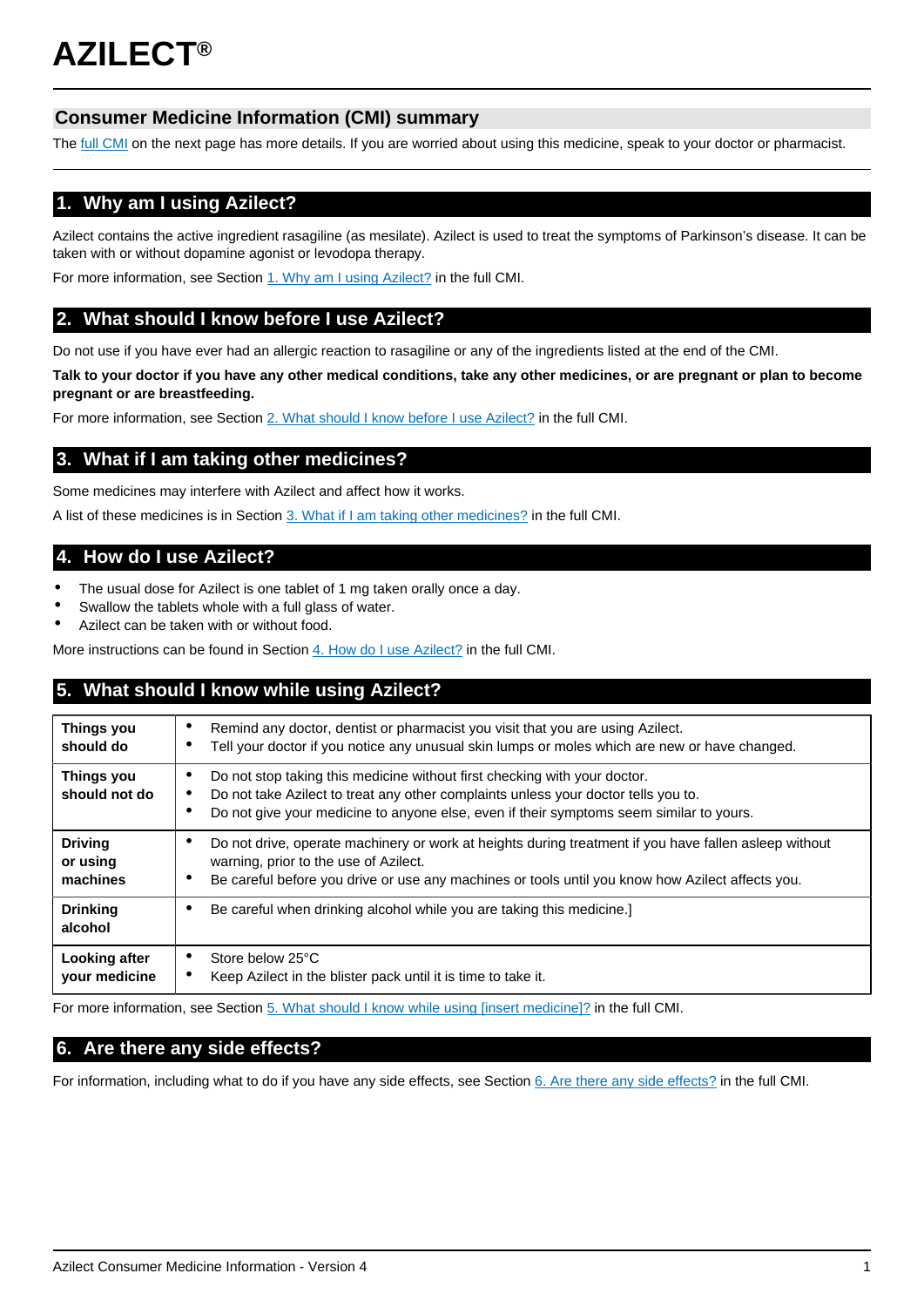<span id="page-1-0"></span>**Active ingredient(s):** Rasagiline (as mesilate)

## **Consumer Medicine Information (CMI)**

This leaflet provides important information about using Azilect. **You should also speak to your doctor or pharmacist if you would like further information or if you have any concerns or questions about using Azilect.**

### **Where to find information in this leaflet:**

- [1. Why am I using Azilect?](#page-1-1)
- [2. What should I know before I use Azilect?](#page-1-2)
- [3. What if I am taking other medicines?](#page-1-3)
- [4. How do I use Azilect?](#page-2-0)
- [5. What should I know while using Azilect?](#page-2-1)
- [6. Are there any side effects?](#page-3-0)
- [7. Product details](#page-3-1)

## <span id="page-1-1"></span>**1. Why am I using Azilect?**

**Azilect contains the active ingredient rasagiline (as mesilate).** Azilect is a monoamine oxidase inhibitor (MAO).

**Azilect is used to treat the symptoms of Parkinson's disease. It can be taken with or without dopamine agonist or levodopa therapy.**

**Parkinson's disease is a condition of the brain that mainly affects body movement. The three main symptoms of Parkinson's disease are:**

- **Shaking (tremor)**
- **Muscle stiffness**
- **Slow and unsteady movement**

**In Parkinson's disease, there is a loss of cells producing dopamine in certain areas in the brain.**

**Azilect works by increasing and maintaining the level of dopamine in your brain which will decrease symptoms of Parkinson's disease.**

**Ask your doctor if you have any questions about why this medicine has been prescribed for you.**

**Your doctor may have prescribed it for another reason.**

## <span id="page-1-2"></span>**2. What should I know before I use Azilect?**

#### **Warnings**

### **Do not use Azilect if:**

• you are allergic to rasagiline, or any of the ingredients listed at the end of this leaflet.

If you have an allergic reaction you may get a skin rash, have difficulty in breathing, get symptoms of hayfever or feel faint.

Always check the ingredients to make sure you can use this medicine.

- you have a problem with your liver.
- it is after the expiry date (EXP) printed on the pack. It may not work as well.
- the packaging is torn or shows signs of having been tampered with.
- you do not understand the instructions on the label, ask your doctor or pharmacist for help.
- you are not sure whether you should start taking this medicine, talk to your doctor.

#### **Check with your doctor if you:**

- have a problem with your liver
- if you smoke. Nicotine can affect the amount of rasagiline that is in your body.

You should speak with your doctor about any suspicious skin changes. Treatment with AZILECT may possibly increase the risk of skin cancer.

During treatment, you may be at risk of developing certain side effects. It is important you understand these risks and how to monitor for them. See additional information under Section [6. Are there any side effects](#page-3-0)?

### **Pregnancy and breastfeeding**

Tell your doctor if you are pregnant or intend to become pregnant.

Talk to your doctor if you are breastfeeding or intend to breastfeed.

Your doctor can discuss with you the risks and benefits involved.

#### **Children under 18 years**

Azilect should not be given to children under 18 years of age as there is no specific information about such use. Always ask your doctor before giving medicines to children.

## <span id="page-1-3"></span>**3. What if I am taking other medicines?**

Tell your doctor if you have allergies to any other medicines, foods, preservatives or dyes.

Tell your doctor or pharmacist if you are taking any other medicines, including any medicines, vitamins or supplements that you buy without a prescription from your pharmacy, supermarket or health food shop.

If you are already taking Azilect, do not take another medicine called:

- monoamine oxidase inhibitors (MAOI), whether used to treat depression, Parkinson's disease or any other condition
- Other medicinal and natural products without prescription which have MAOI activity (e.g. St. John's Wort)
- pethidine, a strong pain killer
- ciprofloxacin, an antibiotic used to treat infection

Wait, at least 14 days between stopping Azilect and starting your MAOI medicine or pethidine

### **The following medicines require specific medical advice before being taken together with Azilect:**

medicines used to treat depression, anxiety, panic disorder, obsessive compulsive disorder or pre-menstrual dysphoric disorders. Examples of such medicines include selective serotonin reuptake inhibitors (SSRIs), tricyclic and tetracyclic antidepressants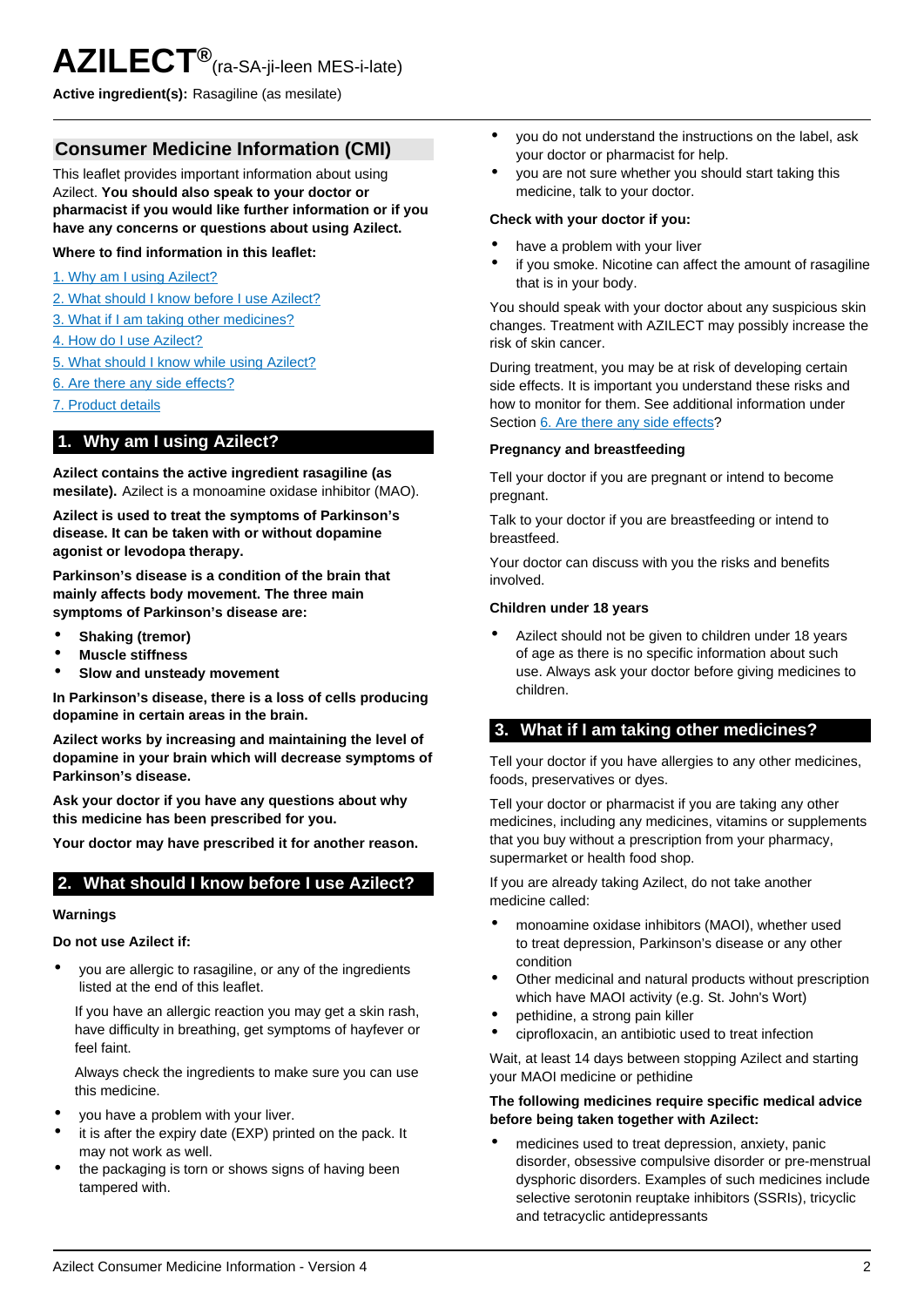- other medicines used to treat depression called fluoxetine and fluvoxamine.
- Wait at least 5 weeks between stopping fluoxetine treatment and starting treatment with Azilect, and 14 days between stopping Azilect treatment and starting treatment with fluoxetine or fluvoxamine.
- dextromethorphan, a medicine for cough.
- substances with sympathomimetic activity such as those present in 'cold and flu' oral tablets and nasal drops containing ephedrine or pseudoephedrine.
- clozapine, a medicine used to treat schizophrenia.
- other medicines used to treat symptoms of Parkinson's disease.

### **Your doctor or pharmacist can tell you what to do if you are taking this or any other medicines.**

#### **If you have not told your doctor about any of these things, tell them before you take Azilect.**

**Check with your doctor or pharmacist if you are not sure about what medicines, vitamins or supplements you are taking and if these affect Azilect.**

## <span id="page-2-0"></span>**4. How do I use Azilect?**

### **How much to take**

- The usual dose for Azilect is one tablet of 1 mg taken orally once a day.
- Your doctor will tell you how much Azilect to take each day. Take the amount your doctor tells you to.
- Follow all directions given to you by your doctor or pharmacist carefully. They may differ from the information contained in this leaflet.

### **When to take Azilect**

- Take your medicine at about the same time each day. Taking it at the same time each day will have the best effect. It will also help you remember when to take it.
- Swallow the tablets whole with a full glass of water.
- Azilect can be taken with or without food.

### **If you forget to take Azilect**

Azilect should be used regularly at the same time each day. If you miss your dose at the usual time, and it is almost time for your next dose, skip the dose you missed and take your next dose when you are meant to.

Otherwise, take it as soon as you remember, and then go back to taking your medicine as you would normally.

Do not take a double dose to make up for the dose you missed. This may increase the chance of you getting an unwanted side effect.

If you are not sure what to do, ask your doctor or pharmacist.

If you have trouble remembering to take your medicine, ask your pharmacist for some hints.

### **If you use too much Azilect**

If you think that you have used too much Azilect, you may need urgent medical attention.

### **You should immediately:**

- phone the Poisons Information Centre (**by calling 13 11 26**), or
- contact your doctor, or

• go to the Emergency Department at your nearest hospital.

**You should do this even if there are no signs of discomfort or poisoning.**

### <span id="page-2-1"></span>**5. What should I know while using Azilect?**

#### **Things you should do**

**Tell your doctor if you notice any unusual skin lumps or moles which are new or have changed.**

**Tell all doctors, dentists and pharmacists who are treating you that you are taking Azilect, especially if you are being started on any new medicines.**

**Keep all of your doctor's appointments so that your progress can be checked.**

#### **Call your doctor straight away if you:**

become pregnant while taking Azilect.

Remind any doctor, dentist or pharmacist you visit that you are using Azilect.

### **Things you should not do**

- Do not stop taking this medicine without first checking with your doctor.
- Do not take Azilect to treat any other complaints unless your doctor tells you to.
- Do not give your medicine to anyone else, even if their symptoms seem similar to yours.
- Do not drive, operate machinery or work at heights during treatment if you have fallen asleep without warning, prior to the use of Azilect.

**If you feel light-headed, dizzy or faint when getting out of bed or standing up, get up slowly.** Standing up slowly, especially when you get up from a bed or chair, will help your body get used to the change in position and blood pressure. If this problem continues or gets worse, talk to your doctor.

**Scientific evidence suggests that Parkinson's disease is associated with a higher risk of skin cancer, (including melanoma). During the development (placebo-controlled clinical trials), melanoma was observed in both Azilect- and placebo-treated patients (around 0.5% vs 0.2% respectively). People with Parkinson's disease, including those taking Azilect, should undergo periodic examination of the skin.**

**Eating excessive amounts of foods rich in tyramine (eg. aged cheese, red wine) while you are taking Azilect could very rarely cause an increase in your blood pressure and should be avoided. If you do eat these foods while you are taking Azilect and do not feel well, you should contact your treating doctor. Your treating doctor or pharmacist can advise you on what foods are rich in tyramine and what your risk of having a reaction may be.**

#### **Driving or using machines**

**Be careful before you drive or use any machines or tools until you know how Azilect affects you.**

Azilect may cause you to feel sleepy in the daytime during daily activities.

#### **Drinking alcohol**

**Tell your doctor if you drink alcohol.**